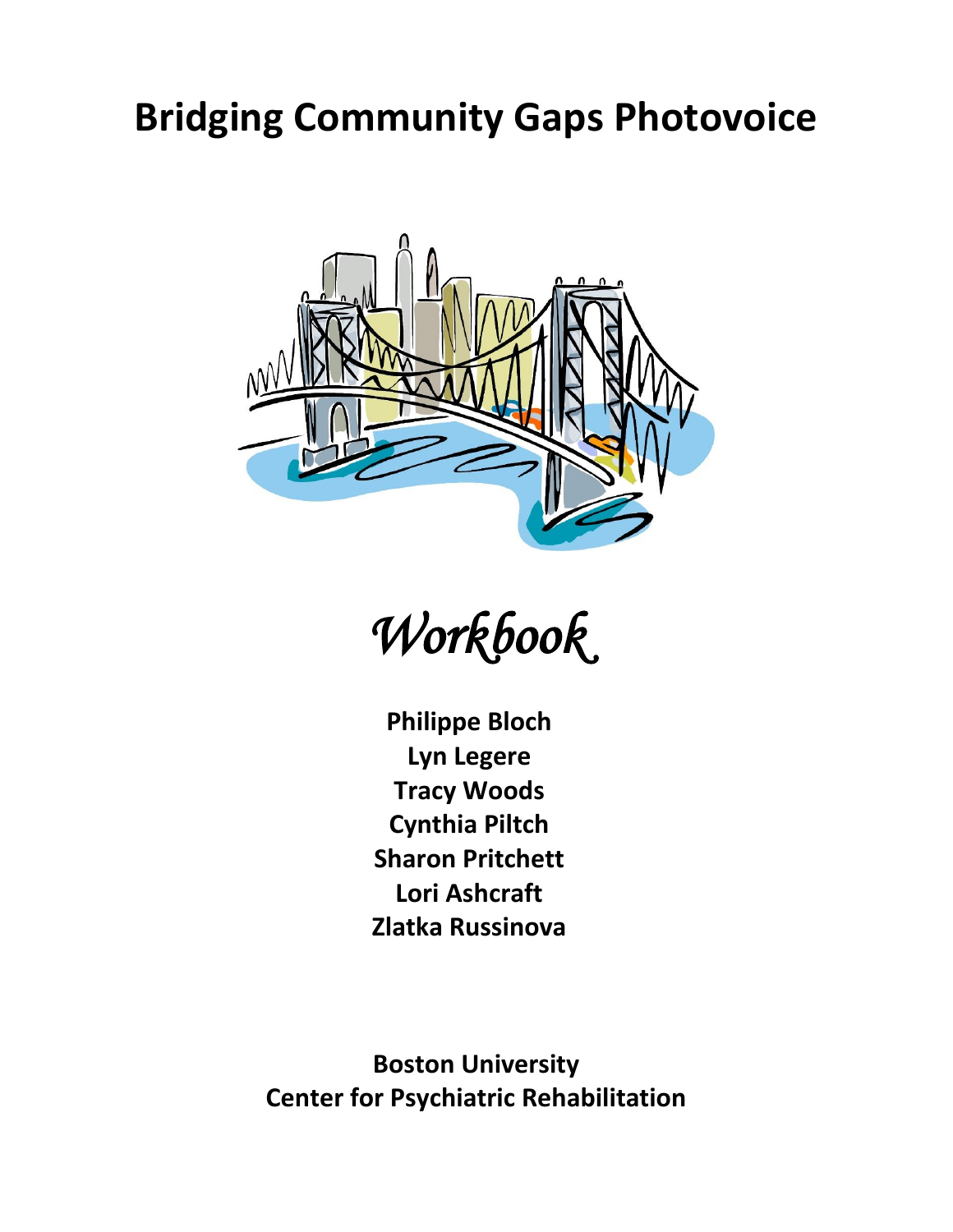© 2021, Trustees of Boston University, Center for Psychiatric Rehabilitation. All rights reserved.

Published by: Center for Psychiatric Rehabilitation College of Health and Rehabilitation Sciences, Sargent College 940 Commonwealth Avenue West Boston, MA 02215 http://cpr.bu.edu/

The development of the contents of this publication was supported by funding from the National Institute on Disability Independent Living and Rehabilitation Research (NIDILRR grant #90DP0066). The content does not represent the views or policies of the funding agency. In addition, you should not assume endorsement by the Federal Government.

ISBN: 978-1-878512-70-3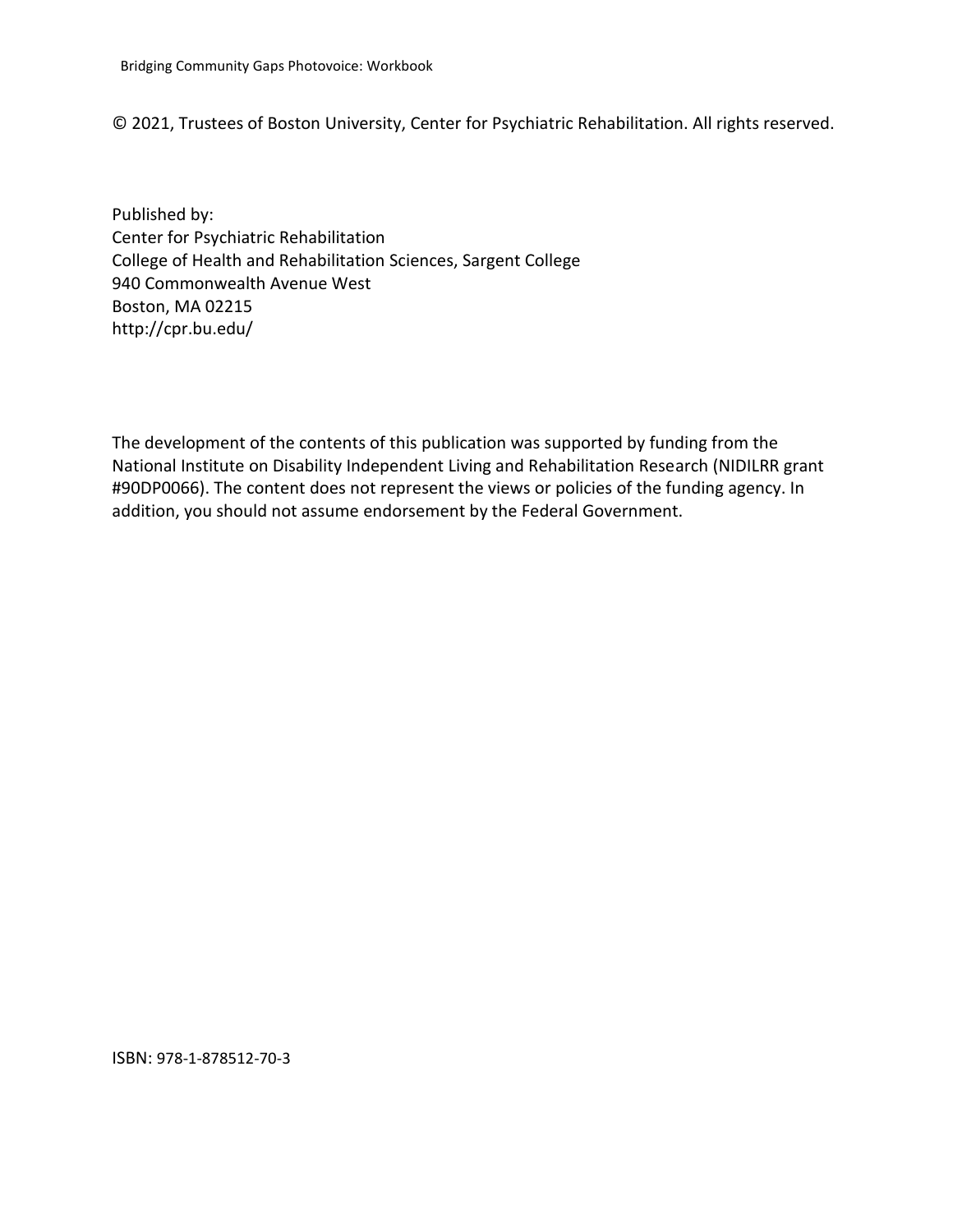# **Table of Contents**

| Class #1:                        | Overview of the Community Photovoice Program.          | $1 - 6$   |
|----------------------------------|--------------------------------------------------------|-----------|
| Class #2:                        | Community Membership                                   | $7 - 11$  |
| Class #3:                        | Learning About Photovoice                              | $12 - 20$ |
| Class #4:                        | Development of Photovoice Narratives                   | $21 - 27$ |
| Class #5:                        | Setting My Community Goal                              | 28-34     |
| Class #6:                        | Community Asset Mapping                                | 35-39     |
| Class #7:                        | Personal Asset Mapping                                 | 40-43     |
| Class #8:                        | Prejudice and Discrimination as a Barrier to Community | 44-48     |
| Class #9:                        | Other Barriers to Community Participation              | 49-52     |
| <b>Class #10:</b>                | Developing My Community Action Toolbox                 | 53-59     |
| Class #11:                       |                                                        | 60-65     |
| <b>Class #12:</b>                | The Importance of Community Participation              | 66-71     |
| <b>Booster</b><br>Sessions #1-3: | Continuing with My Community Action Plan               | 72-79     |
| Appendix:                        |                                                        | $A1-A7$   |

Pages

- AT-A-GLANCE Summary Guide for Completing Your Community Action Plan Worksheet
- Photography Release Form
- Community Action Plan Worksheet
- Worksheet: Measuring Progress toward My Community Goal Class #5
- Worksheet: Measuring Progress toward My Community Goal Class #12
- Worksheet: Measuring Progress toward My Community Goal Booster #3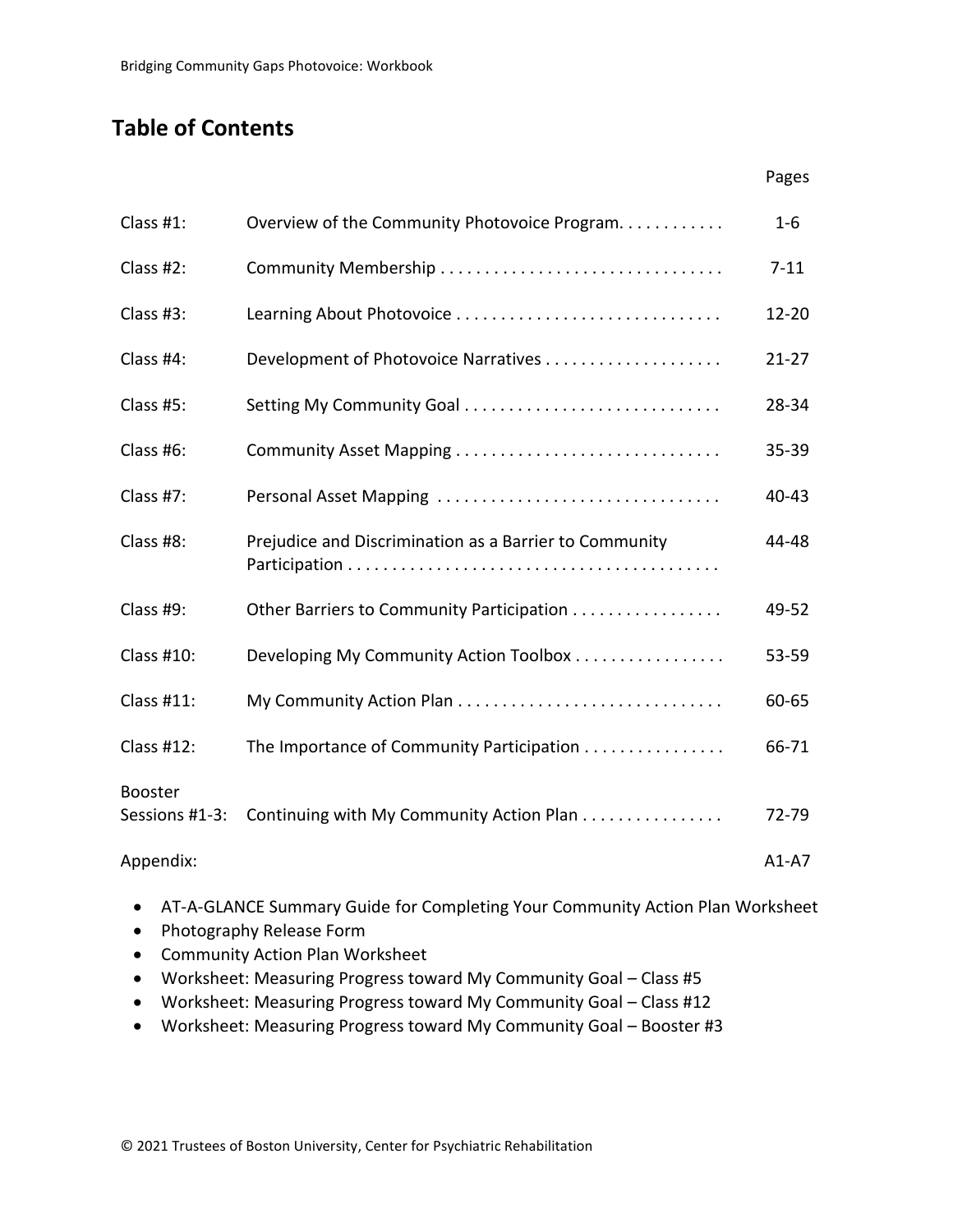# **Acknowledgements**

The authors of the Bridging Community Gaps Photovoice Workbook and Leader's Guide wish to thank and acknowledge Steve Harrington, Sue McNamara, and Patricia B. Nemec for their invaluable contributions to the development and production of these works.

In addition, the authors would like to thank the students from Photovoice classes previously held at the Center for Psychiatric Rehabilitation whose photographic images and narrative texts are used as examples in these Program Manuals.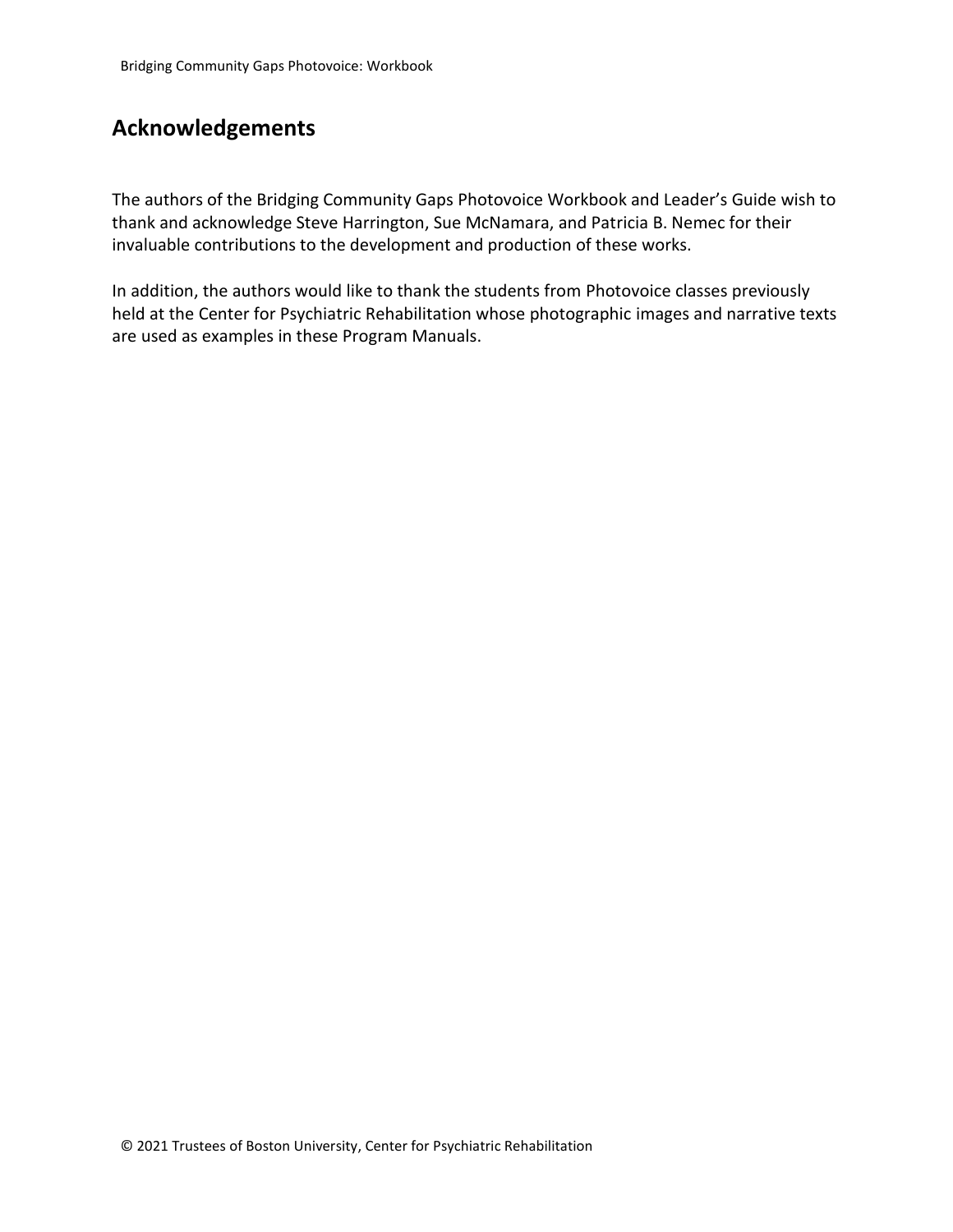## **Class #1: Overview of the Community Photovoice Program**

#### **Program Introduction**

Welcome to Bridging Community Gaps Photovoice (BCGP). BCGP is a program that will help you explore and expand your relationships with various communities in your life. It uses Photovoice, an innovative photography-based practice, as a creative tool. We will discuss the different ways we define community, and we will identify the different communities we are involved with or would like to become involved with. We will focus on setting personal goals to broaden and deepen our community connections in ways that feel meaningful to us. We will use cameras to help us picture where we stand with our current communities, and to imagine other ways we could become involved in the communities around us. No prior photographic experience is necessary, so let's start by learning how this program is organized.

### **How the Community Photovoice Program is Organized**

Bridging Community Gaps Photovoice (BCGP) is a six-month program that includes the following components:

- Twelve weekly two-hour class sessions.
- Three follow-up "Booster" sessions to help track your ongoing progress with your goals for community participation. Booster sessions are scheduled to meet a month apart, starting one month after the 12-week class ends.
- Individual support, called "Community Coaching," is available on a weekly basis for the entire six months of the BCGP Program, i.e., during the twelve weeks when the classes meet and during the three months of Booster Sessions that follow. Community Coaching is available either in person or by phone, and meetings may be held in the office or in the community. During the individual meetings, the class leader assigned to be your Community Coach will provide you with additional support around achieving your goals for community involvement.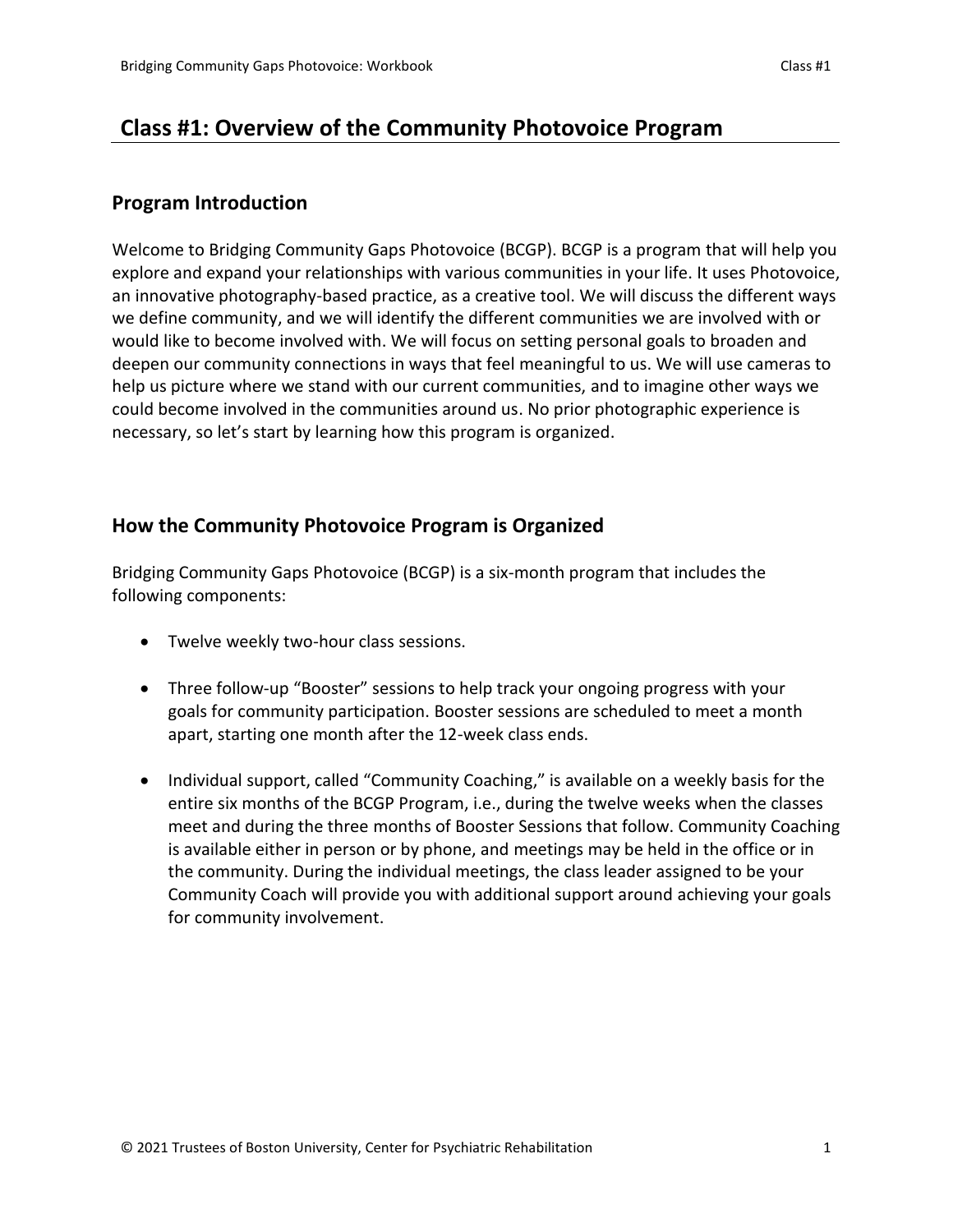## **Goals of the Community Photovoice Program**

Together in class, we will:

- Understand how we may define community and what community means to each of us.
- Learn about the Photovoice process and create Photovoice works combining pictures and text that describe our relation to our communities.
- Learn about the resources in our communities that can help us feel connected.
- Expand our understanding of the barriers that prevent us from fully engaging in our communities and become empowered to overcome those challenges.
- Set a goal to help us become more connected to our communities.
- Learn about some of the ways that being part of our communities could be important to us.

## **Here's How You Might Benefit from the Community Photovoice Program:**

You may:

- Learn more about your communities in general, what's going on in them, and how you can be a part of them.
- Deepen your connections to your communities of choice.
- Achieve a better understanding of what it means to be a member of a community.
- Learn strategies that may help you use your personal and community resources.
- Learn strategies that may help you overcome barriers to community participation.
- Learn how to use photography and write narratives about things that matter to you.
- Connect with others and share your hopes and expectations about getting involved with your communities.

We hope your participation in this program will not only benefit you personally, but also may help you give back to the communities you feel a part of.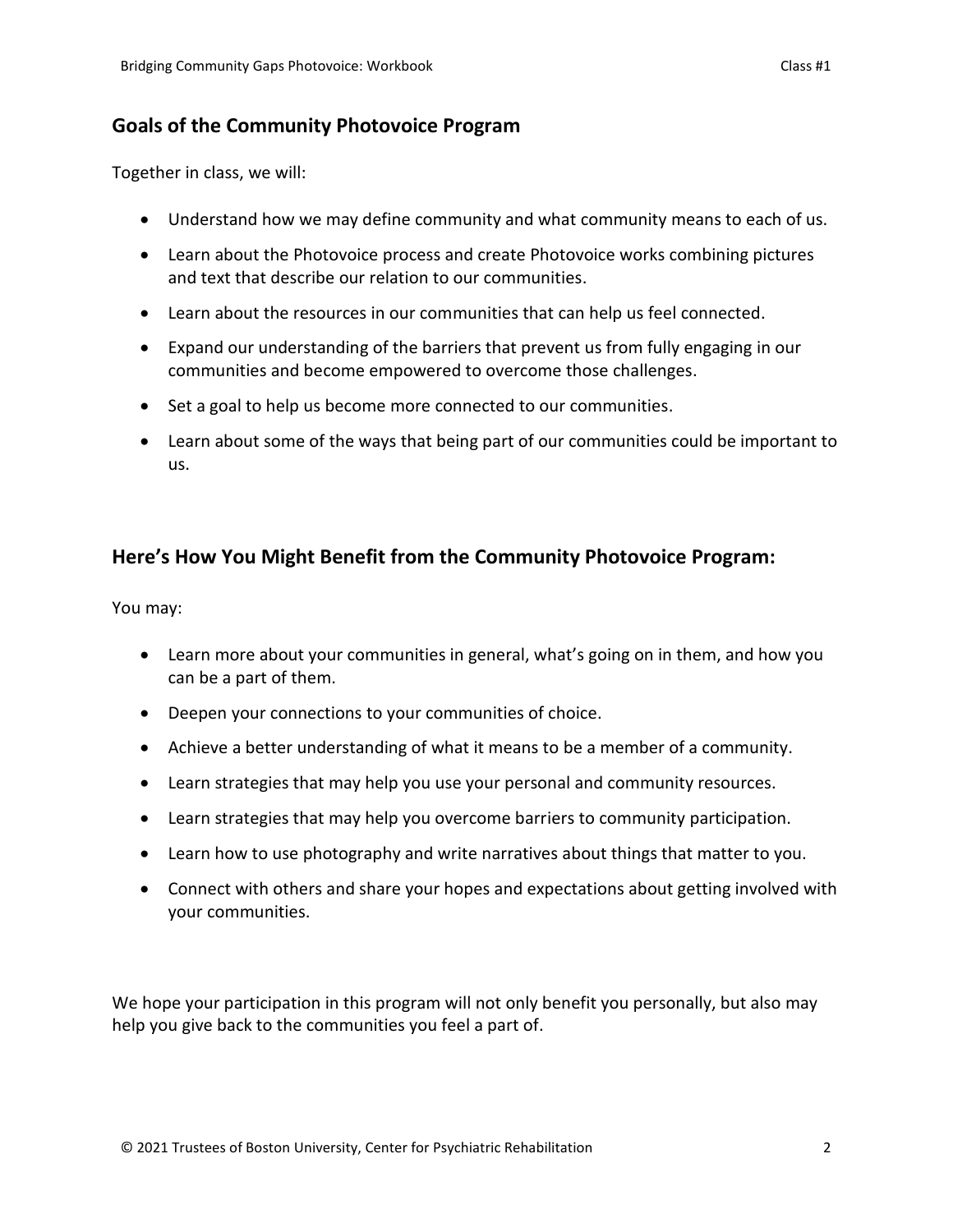## **Suggestions for Participating in the Community Photovoice Program**

Here are a few suggestions for getting the most out of your experience in the Community Photovoice Program:

- First of all, relax and enjoy the class.
- Take part in discussions and exercises. Share your thoughts and ideas. Ask questions.
- Write notes on these pages. There are many worksheets where you can jot down your thoughts and ideas. You also can write down some of the ideas of your fellow students.
- Let your self-expression flow. Photovoice is about finding your own voice. Others in the class also will share and you can learn from them.
- Ask for help when you need it.
- Finally, support one another. The Photovoice experience is essentially a group experience. Your fellow students and the class leaders are here to support, encourage, and inspire you.

## **Expectations for Students in the Community Photovoice Program**

Everyone is an important member of the class. Some of the ways we can contribute to creating a positive experience for each other is to:

- Try to attend all of the classes of the program.
- Connect with your Community Coach to get support with anything that gets in the way of your getting the most from the class.
- Complete all of the assignments given in the class.
- Add your voice and opinions to the classroom discussions.
- Treat others in the classroom with kindness and respect.
- Treat anything personal that someone shares in the class as confidential.
- Notify leaders if you will be unable to attend a class.

## **The Leaders' Commitments to You**

The class leaders will:

- Treat you with kindness and respect.
- Assist you in completing any assignment given in the classes.
- Provide you with the support you need to attend and participate in the classes.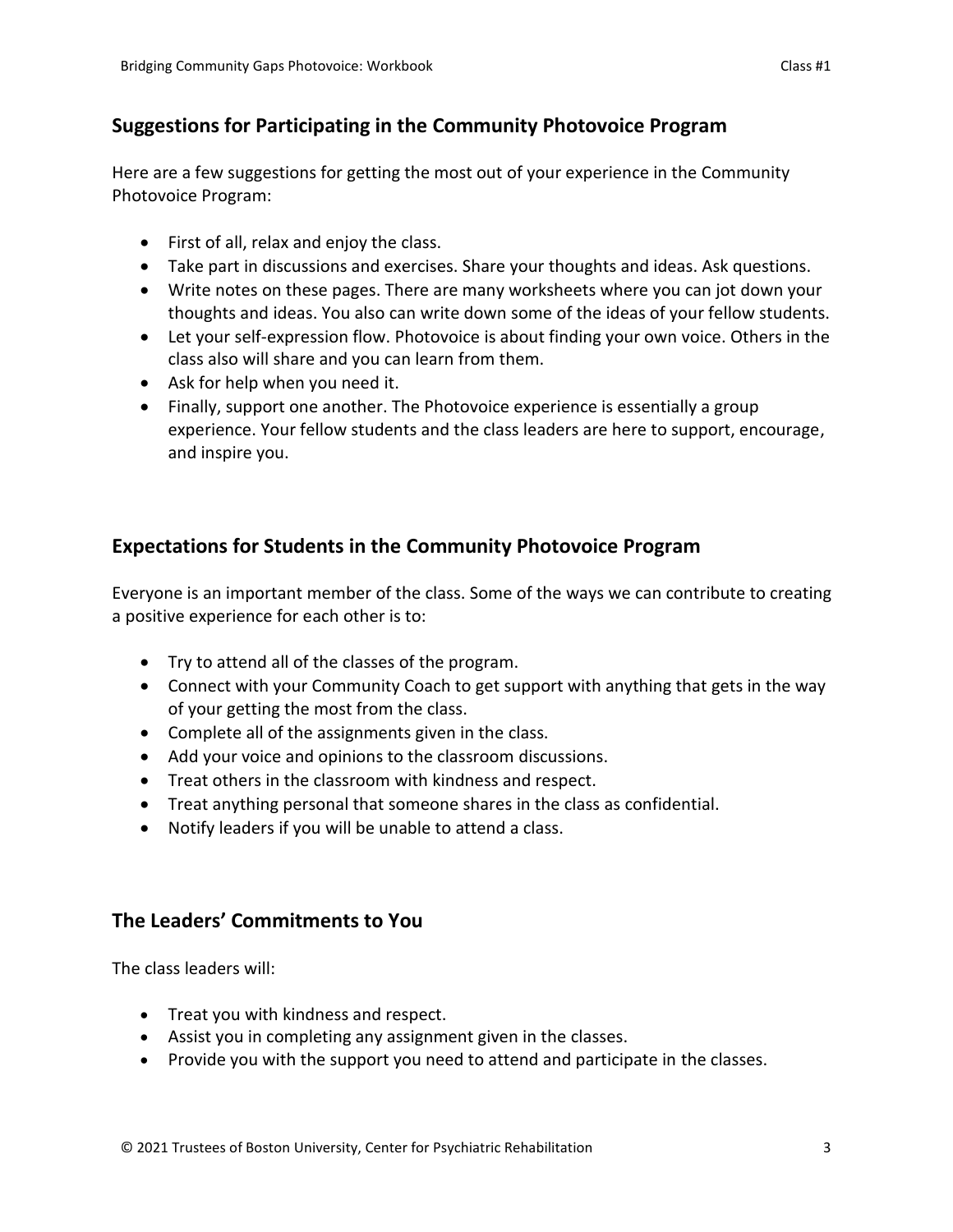## **What is Photovoice?**

Photovoice is a group process where you learn to share your viewpoints on a given topic through picture-taking and writing. The topic for this class is how to strengthen your ties to communities that are currently part of your life or to bring new communities into your life. You will have a digital camera to take pictures over the course of the program, and you will learn to write text to accompany these pictures. It doesn't matter if you never have taken a photograph because we will explain everything in much greater detail in Class #3.

Here is an example of Photovoice work created by a participant in a class at Boston University's Center for Psychiatric Rehabilitation. Notice that it is a combination of a picture and a text.



My life is centered around learning. This picture is representative of one library I use to connect with the resources I need to expand my knowledge and to learn about new subjects of interest to me. Libraries also connect me with many communities through the events that are available in each library in other locations, such as music concerts, current event discussions, classes, computer trainings, art shows, and lectures. I have attended libraries since I was four years old.

**Discussion:** What does this photo tell you about community involvement?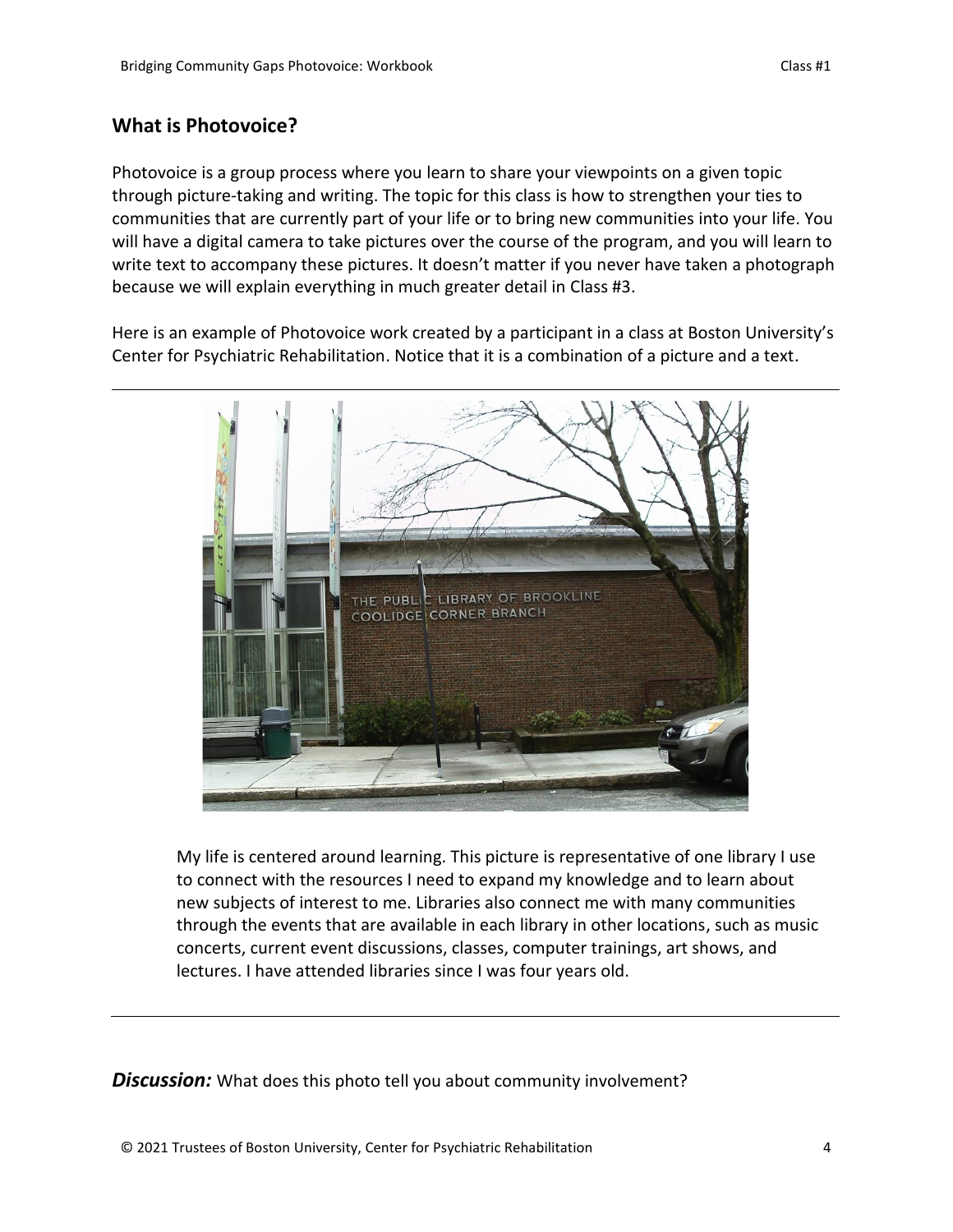## **What Is "Community" and How Is It Defined?**

There are several ways we can define what community means:

- A group of people living in the same neighborhood or under the same government.
- The physical district or location where a group of people live.
- A group of people having common interests, such as a religious community, a business community, or a biker community.
- A group representing a subpart of society, such as the gay community or a community of color.
- Society as a whole.

#### **Characteristics of a Community**

Members of a community always have something in common. It could be that you live in a particular place (i.e., a beach community*)* or share an interest or characteristic with other members of a community (i.e., the Latino community). You could do something together with a group of people, and this shared activity connects you with others (i.e., a bowling league). This shared quality, interest, or activity is what sets a community apart from the larger society.

#### **Roles within a Community**

People may have different functions or roles to play within a given community. This does not mean that some people are more important than others. They just contribute in different ways. Here are some examples of different roles in a community:

- Member
- Leader
- Citizen
- Organizer
- Official
- **•** Facilitator
- Guide
- Contributor

Depending on the type of community, there may be other types of roles. The most basic role is to be a *member* of a community. Members are the "building blocks" of any community. Leadership roles usually involve some responsibility for others and for guiding the community.